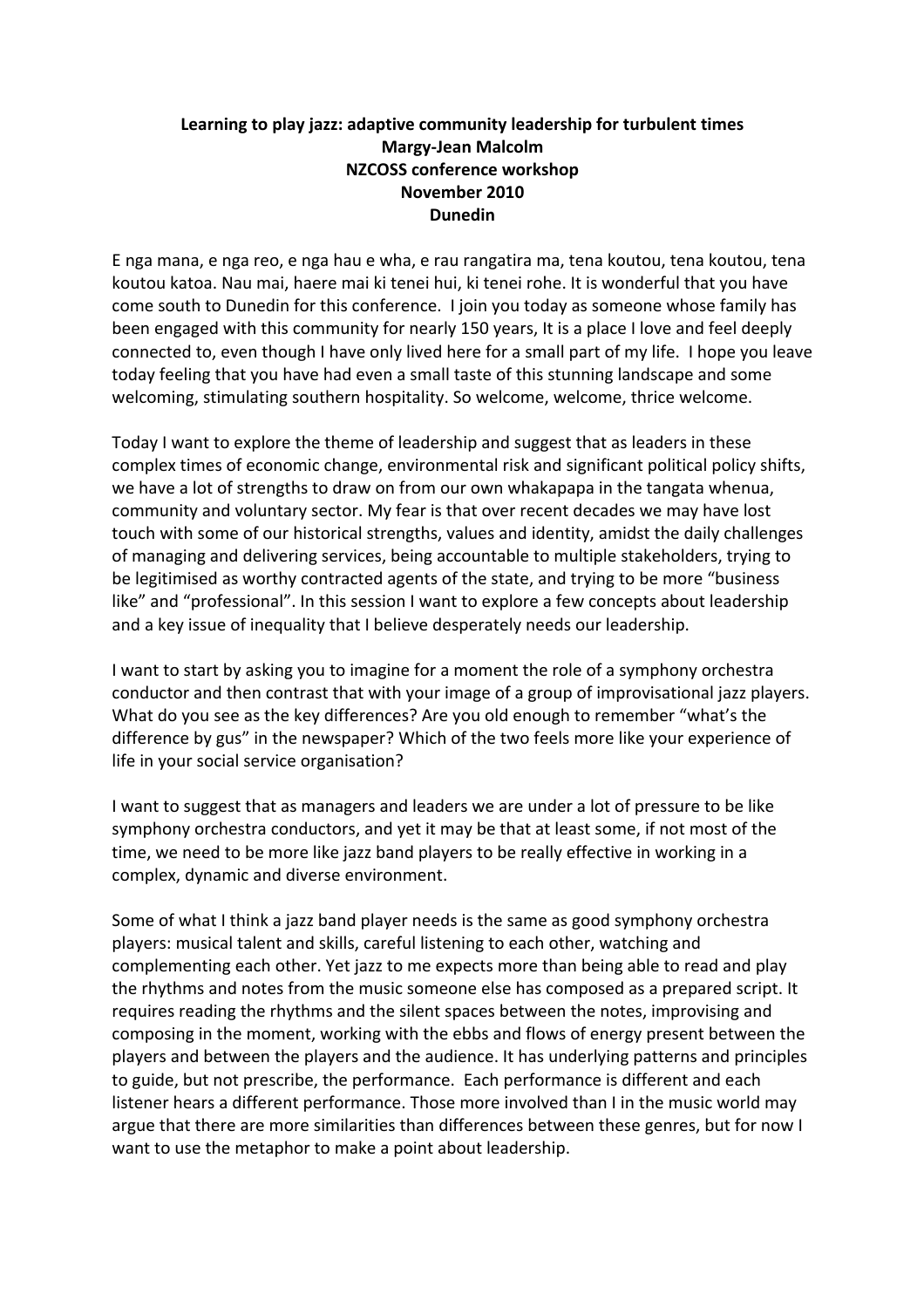To me the jazz metaphor signals the adaptive leadership which is continuously working as a group to read the situation, listen for the nuances, the silences of what is not said, judging what is going to work at this moment, how to complement each other's input, what rhythm and pace is appropriate for team motivation and energy. There are some underlying patterns, principles, skills and talents but no set script to provide a roadmap for the performance. Whether the leadership is perceived as successful or not will be based on other's perceptions and assumptions about what "good leadership" or "good performance" means to them, in the same way that a musical performance invokes a good or bad review, based on the perceptions of the reviewer.

And yet, so often in our daily work we are lead to believe that good leadership or management centres on an individual person who will be the orchestra conductor, who will have control over people, plans and performance. We are expected to be able to evaluate outcomes based on logic models that map expected outputs, outcomes and impacts from certain inputs and processes, as though we can pre-write a symphony for a complex set of players. Planning and measuring our performance are definitely important, and at their best can keep us focused on our vision and strategic direction. However, we still need the wisdom to make judgements in the moment about when we need to adapt our direction and adjust our composition. We must manage the risk of being shaped solely by what we are measuring and what the sheet music said we should be playing, rather than by our listening and noticing what we are learning in the present, and adapting accordingly.

So what does it take to be an effective leader in our sector? There is plenty of prescriptive literature with practical advice on management, leadership and governance of nonprofit organisations, but very little research around what makes leadership in the community and voluntary sector context distinctive or effective (Dym & Hutson, 2005; Hailey, 2006; Hailey & James, 2004; Hubbard, 2005), let alone in an Aotearoa or tangata whenua context. The research that exists is mainly focused on the US nonprofit experience and on Board leadership in particular. John Hailey, from UK, is one exception and makes a useful contribution to our understanding of leadership competencies and styles to work in this complex, dynamic environment.

Drawing on a review of major themes in leadership theories (Northouse, 2004), he defines leadership as "a process whereby an individual influences a group or individuals to achieve a common goal." (Hailey, 2006, p. 2). Hailey's research and other capacity development literature highlight the importance of individual NGO leaders' diagnostic skills, "insightful agility" (Fowler, 2000, p. xii) or "analytical and adaptive capacities" (Ebrahim, 2003, p. 1). Hailey argues that NGO leaders require a rare balance of inward looking (management) and outward looking (influence) skills, with exceptional resilience, emotional intelligence and an ability to balance multiple stakeholder demands without compromising identity and values.

Such 'development leaders' could be characterised as being value-driven, knowledge based, and responsive. In practice this meant that they had:

- a clear **vision** and a firm **personal value-set** used to inspire others
- a **willingness to learn and experiment** with new technologies, innovative organisational forms, drawing on research, applied or professional knowledge
- a **curiosity and ability to scan the external environment** in order to track changes, analyse trends, and identify ways to respond to changing circumstances.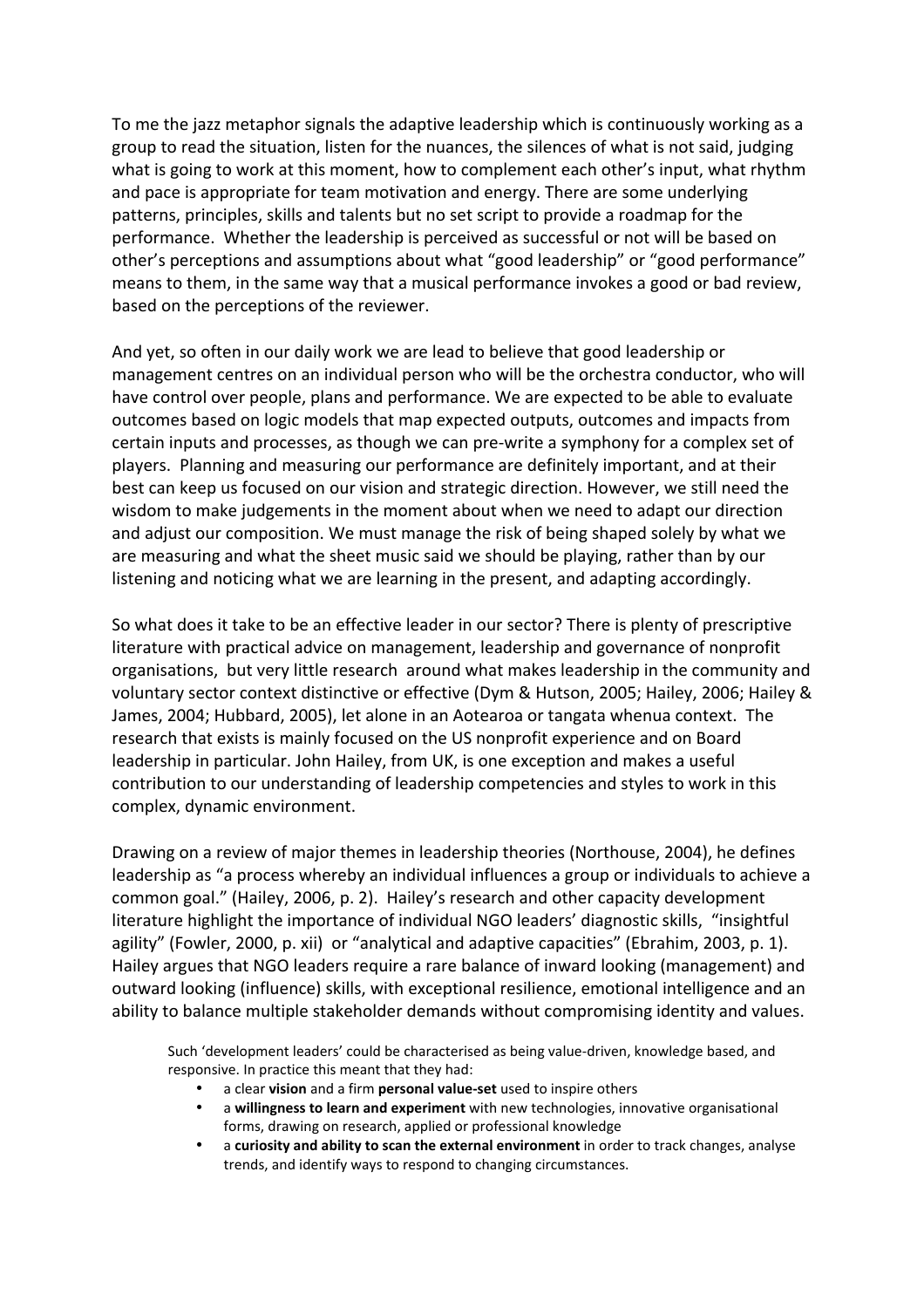- strong communication and interpersonal skills, enabling them to motivate staff and engage with a cross-section of society in a proactive and positive manner.
- the **ability to balance competing demands** on their time and manage the pressures from a range of different stakeholders. (Hailey, 2006, p.13)

That is, we need a really strong inner core of values and vision that we hold firm, while everything else is about adapting, learning, relating, balancing and discernment. The values and vision connect us to our passion and our heart. We also need ways of thinking that help us with the analytical capabilities to guide our adaptive leadership – otherwise we might just as well be blowing with the wind.

Mintzberg and Gosling provide a way of thinking about core competencies for managers (not just in the community and voluntary sector) not just in terms of all the functions like finance, human resources and strategy, but rather the five mindsets they believe managers need. They used this for the design of their management education programme.

- Managing self: the reflective mindset to understand ourselves, our lives, our work, our world including focus on personal styles, learning organisations, appreciative systems, ethics, spirituality.
- Managing relationships: the collaborative mindset listening, relating, building trust, motivation, commitment to action with individuals, teams, alliances
- Managing organisations: the analytical mindset  $-$  to understand the nature of the analytical process, thinking, noticing, doing, synthesising, innovating, designing, working with complexity and ambiguity
- Managing context: the worldly mindset understanding our own and other's worlds, focus on external context, community, government, markets, stakeholder relationships, networking skills
- Managing change: the action mindset top down/bottom up, macro/micro, organic/planned, community/organisational/personal learning (Mintzberg & Gosling, 2002)

Interestingly when a Canadian organisation adapted this framework for a voluntary organisation leadership programme, they added a sixth: ethical mindset (Patton, 2006). The centrality of values and ethics in guiding behaviour, decisions, organisational culture and as a resource for motivating and mobilising resources is well recognised as an essential nonprofit sector characteristic (Rothschild & Milofsky, 2006).

Another perspective on leadership is to think in terms of styles. Hailey (2006) identified four major types of NGO leadership style: paternalistic, activist, managerialist and catalytic leaders:

- $\blacktriangleright$  the paternalistic leader who can inspire great loyalty through strong, close and even familial relationships with their staff and volunteers in a hierarchical, top down style of working
- $\blacktriangleright$  the activist leaders who energise and inspire followers with a charismatic, highly articulate style to support political advocacy and lobbying work, but may not attend to the basic managerial or organisational work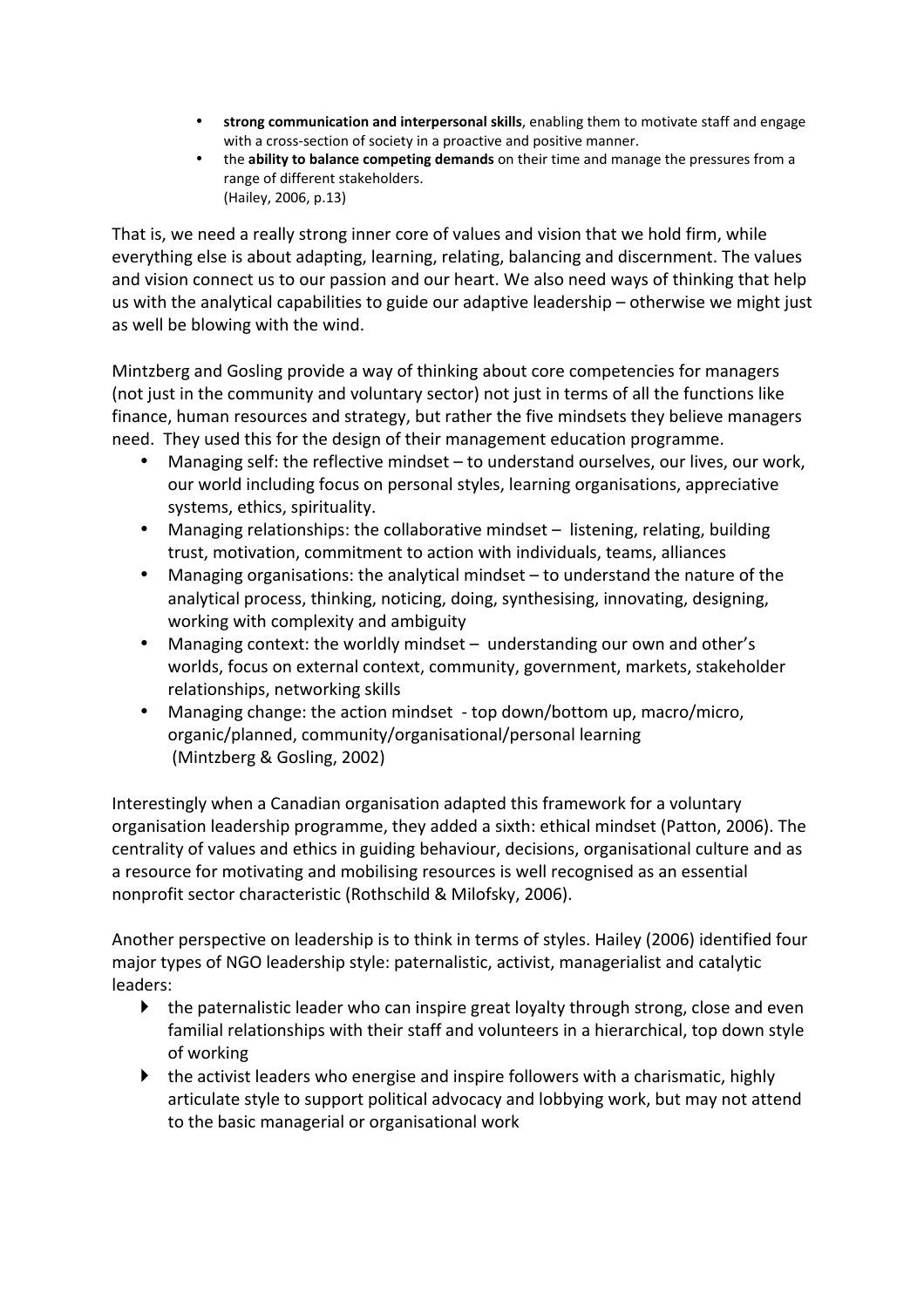- $\blacktriangleright$  the managerialist leaders who are respected for their ability to establish reliable systems, structures and relationships to manage people, finances, projects, raise funds, etc
- $\blacktriangleright$  the catalytic leaders who are the strategic catalysts, promoting and implementing change, taking a strategic, big picture worldview to choose priorities, delegate roles and build external stakeholder relationships

He identified how the NGO leader needs to embrace both management roles (focused more on the internal day to day practical achievement of tasks) and leadership roles (focused more on the relational, strategic and change dimensions). Each style can be successful in different contexts, though Hailey argues that the catalytic leadership type is more likely to generate longer-term, sustainable, strategic growth than the others.

While Hailey and Mintzberg's frameworks provide useful insights, there is a danger of making assumptions that it is possible to identify some fixed reality or universal template of core competencies for 'good leadership' (Mole, 2004) or particular styles that are most effective. We all have culturally endorsed implicit leadership theories about what kind of leadership is "good". This influences what is accepted and sanctioned as positive leadership in different historical periods and cultural contexts (House, 2002). The once popular archetype of the charismatic, heroic leader is now shown by research to not necessarily be as effective as the humbler, more facilitative, team oriented leader (Collins, 2005). Maori and Pacific leadership is acknowledged as more collective than western Pakeha orientations, and yet much leadership research in cross-cultural leadership is still focused on studying the individual leader, rather than the collective practice of leadership (see for example Pfeifer & Love, 2004; Sanga & Chu, 2009).

Much of the current leadership development literature emphasises self awareness and reflective practice as central to the judgement calls involved (Storey, 2004; Symonette, 2007) in constantly adapting style to context. "In organisations immersed in continuous change, what matters most is not what a leader knows, but what he or she is capable of learning." (Antonacopoulou & Bento, 2004, p. 82). However this learning mindset is not just an individual competency, but needs to translate into an ability to work collectively with others to make sense of the complex reality they are working in (Torbert & Associates, 2004). The deepest capacities of organisations are about how they sustain themselves through reflecting, learning, adapting, engaging and maintaining integrity (Morgan, 2005). Leadership is therefore primarily relational. It can only exist in and through relationships. These relationships are part of wider systems and social structures. Our leadership challenge is to support the quest for ongoing collective learning that informs appropriate practice – and to understand leadership as collective work, collective achievement, not just something that belongs to an individual person (Ospina & Sorenson, 2006)

The last two decades have seen a strong sector focus on increased professionalism, risk management, quality assurance, planning and policy development as part of a complex social process of legitimising community organisations as effective deliverers of service, approved contractors with government and worthy recipients of public and philanthropic trust donations. While this organisational development work has very likely strengthened the sector's management capacity, we may have also unwittingly undermined our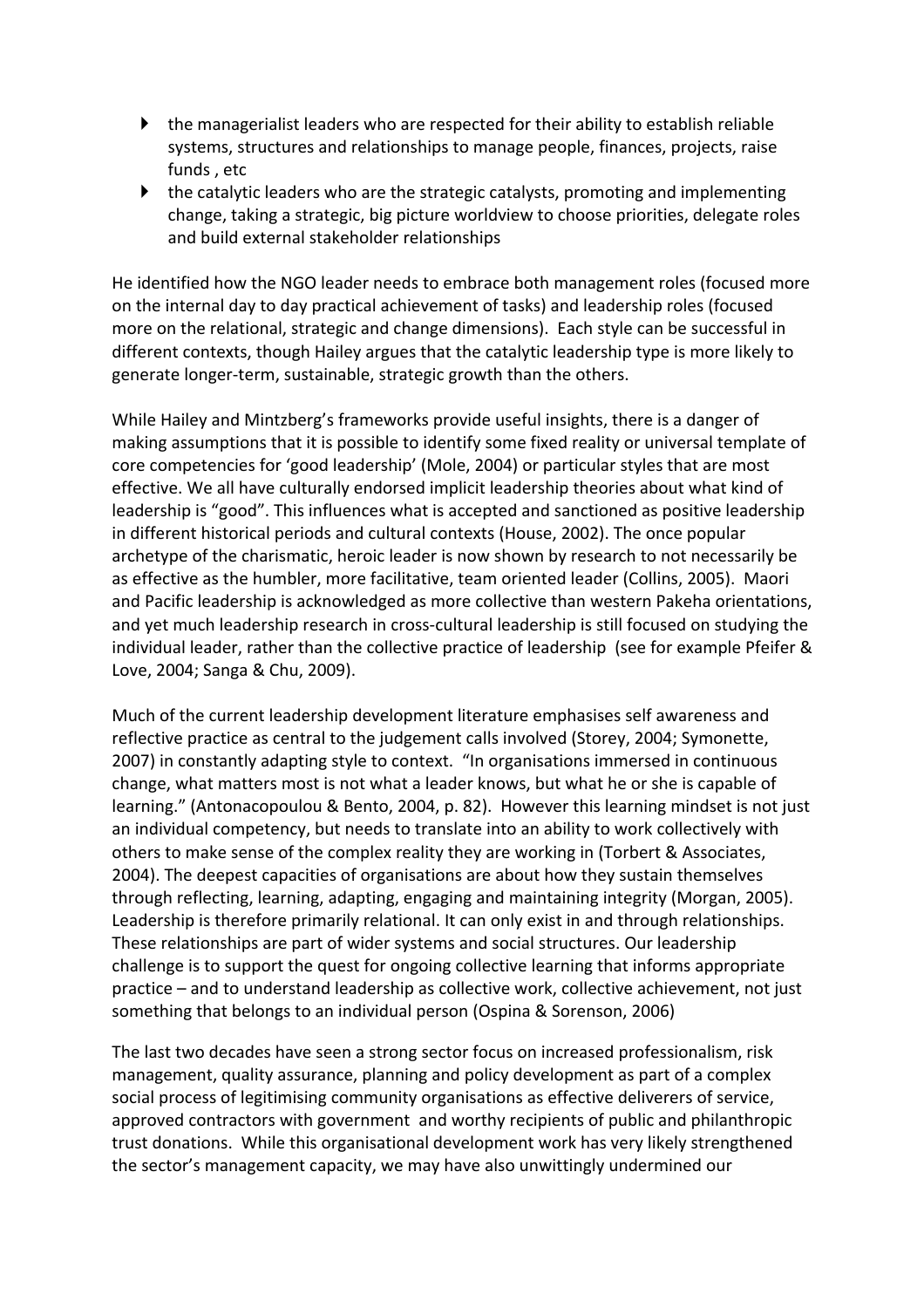leadership capacity for the challenging times we are now in. The management mindsets that have underpinned a lot of capacity building work have emphasised a leadership model designed to control risk, build quality, plan strategic direction in a centralised approach drawing strongly on business concepts. I want to remind us of some of our sector's historical leadership strengths that may be lost sight of, if we are unduly colonised by others' ideas of what "good management and leadership" looks like.

Jim Collins, a respected researcher of key factors in building great businesses, has acknowledged that tomorrow's great business leaders may well come from the social sectors, not the other way around (Collins, 2005), because community leadership involves mobilising people around a vision when they have the freedom to engage or not, without any monetary incentives or legal obligation to do so. Leadership in our sector has a depth of experience of using shared values and vision as the more common motivational lever than money to entice or power to control. This is increasingly recognised even in the business world as a key dimension of leadership, and of decentralised leadership in particular. For example, in the book "The Starfish and the Spider: The unstoppable power of leaderless organisations" (Brafman & Beckstrom, 2006), the starfish is used as a metaphor for decentralised leadership. The starfish has no head. Its major organs are replicated throughout each and every arm. Cut it in half and it won't die, but rather, two starfish will form. Thus, under attack it becomes more decentralised and stronger. In contrast, spiders have a central head, a structured body and legs that represent a clear division of roles and functions. Communication is through the head, and if that head is squashed it will likely die. While promoting the strengths of starfish style leadership, the authors also acknowledge the places of spiders, and hybrid organisations with a mix of both. I would argue that our sector has quite a deep history of being starfish, especially in building social movements, engaging volunteers, supporting community development, achieving miracles with scarce resources, being innovative and adaptable. But if we are told for too long that spiders are the best or only way to lead, we might lose some of our greatest wisdom as a sector.

We live in a climate where government (and to some extent other funders as well), are looking at the economies and efficiencies of contracting with fewer, larger organisations to deliver services. And yet, Brafman and Beckstrom would argue we can no longer assume bigger is better or even more powerful. There can be economic and other advantages in being small too. These authors emphasise the value of networks and the gift economy that establishes channels for each member to contribute their knowledge to society – but from the edge, not the centre. In letting go central power, they challenge us to accept chaos, and embrace it as an incubator for innovation. Starfish movements or organisations need catalytic leadership to inspire people to action. However, beware not to turn such people into a CEO or the entire network will be in jeopardy. Measuring, monitoring, managing are still involved, but within a flattened structure where values are the core of the organisation and the glue that holds it together. They suggest that decentralised systems are strongest when they are underfunded and reliant on volunteerism. Isn't that something that we know how to work with? Or are these factors seen as weaknesses we want to "overcome" on a journey to being more "professional"? Are we not used to having to be adaptable, working with complexity, outside the simple zone?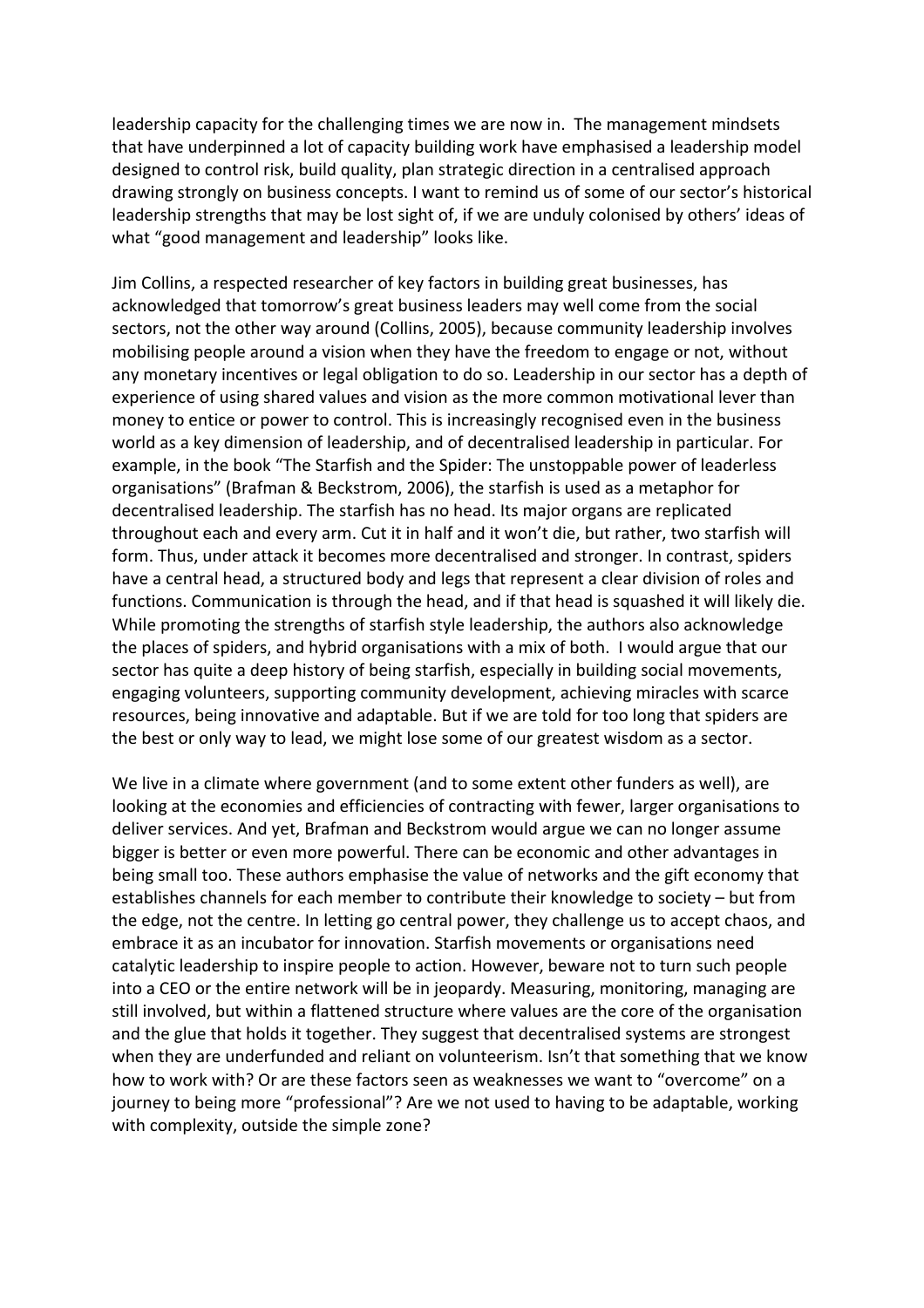I would argue that we have key leadership strengths in our potential ability to work creatively in situations that are not overly well resourced, to ignite people's passion around heartfelt values and visions for a better world, to mobilise community strengths and assets, to shift social attitudes and impact change. We have exceptionally high levels of volunteerism in this country, and a strong presence of expressive organisations (e.g. culture, recreation, civic, advocacy and membership), not just service delivery ones (Sanders, O'Brien, Tennant, Sokolowski, & Salamon, 2008). These are great resources I believe to draw on.

Three strategies, I would suggest, could help focus those strengths, and are well within our capability. I will explore each of these in more detail:

- $\blacktriangleright$  Looking beyond our organisation's boundaries
- $\blacktriangleright$  Using research to inform strategy
- $\blacktriangleright$  Creating learning spaces for collective sense-making

Importing business thinking into our sector can be a helpful tool for making wise use of resources and supporting our entrepreneurial endeavours. However we need to critically examine when particular ideas or tools serve our end goals well and when they don't – whatever sector we work in. For example, I am concerned when I see a community organisation's strategic direction being driven by goals like growth and increased market share. This assumes that growth represents success. In some cases it does. It may help the financial bottom line, or show we are reaching more clients. But generating a surplus, growing client numbers, being the largest provider in town, are not the real indicators of success for community organisations. Our reason for existing is to impact progress towards a vision of stronger, more inclusive, resilient, creative, healthy communities. We need to look beyond our organisations' boundaries to that higher goal to remind us of why we exist. Indicators of vision success might include less clients, more small, informal community initiatives supported, but not controlled by established organisations, effective alliances to change social attitudes or political policies. How often do we do our strategic planning collaboratively to see how we could generate more impact by working more closely together? How often do we act as though we "own" the community and fight over who will work in which patch? What sort of shift is needed in funding relationships to really support such collaborative interagency and community connections?

I believe one area that is ripe for more collaborative work, is around collectively seeking to understand the underlying conditions that need to be in place to support our vision. The answers to such questions are complex and need a mix of good research and intelligent minds that understand the complexities of working in local communities like you people do. I have been involved for the past six years in the Tangata Whenua, Community and Voluntary Sector Research Centre which has a commitment to encouraging access, dissemination, use and development of good community research resources and practices. If you haven't already done so, I would encourage you to explore www.communityresearch.org.nz to find good community research and researchers, to upload your resources and to participate in this community seeking to build more understanding of our sector. I searched the website for this presentation and found a paper my colleague Garth Nowland-Foreman has prepared for Todd Foundation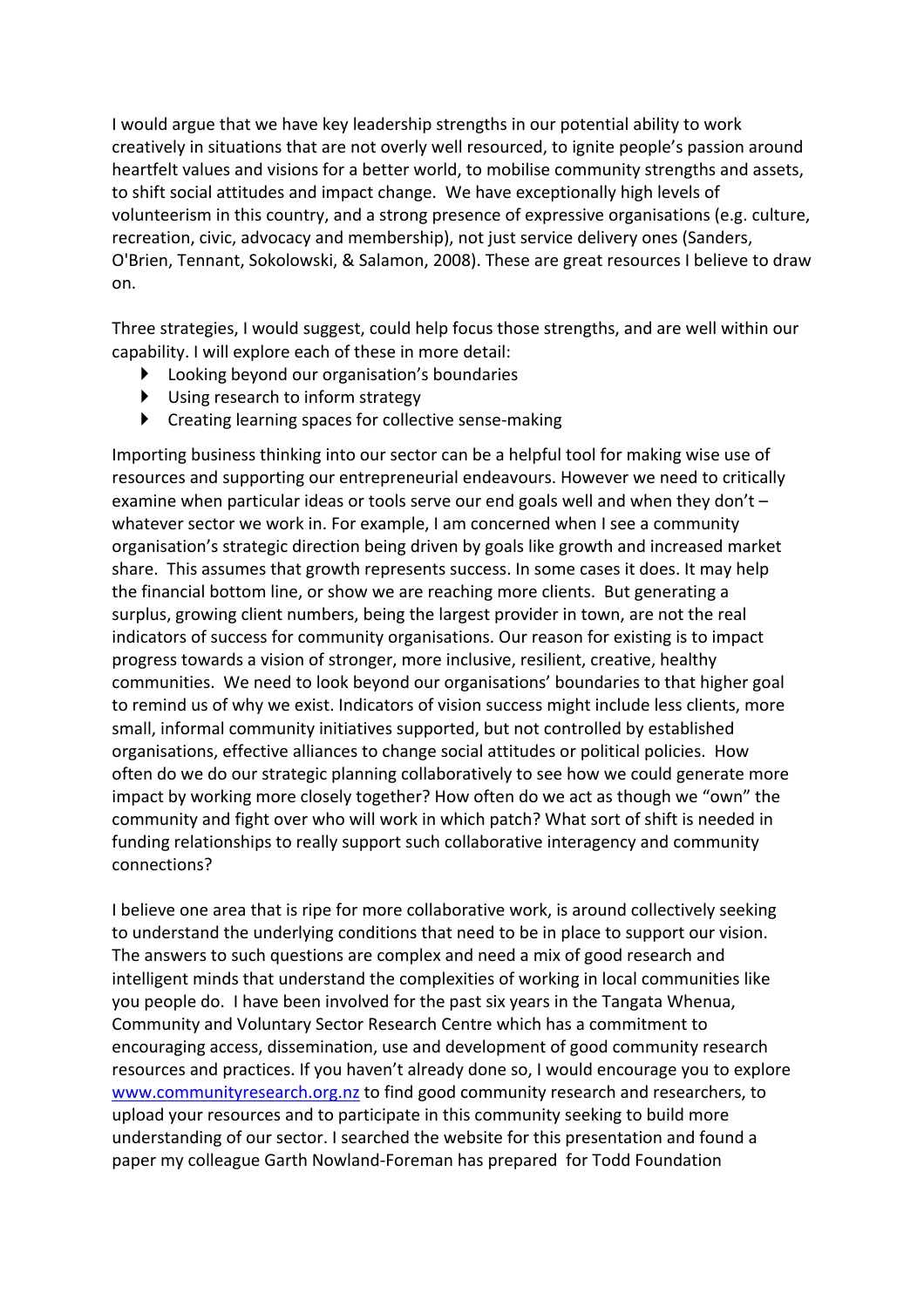Strategic Planning " One Million Children and the Measure of a Nation: Key Messages from Social Policy Briefings" – a fantastic background resource for any social service agency working with children. Other examples that would be highly relevant to many of you include a dissertation by Kate Bukowski, about Forgotten Women: A study of women and homelessness in Auckland, and a paper on Alternative models of accountability for third sector organisations in New Zealand by local academics Jenny Aimers and Peter Walker. These are just a few examples of hundreds of resources there to be explored with a simple keyword search. We want to see even more resources, researchers and visitors there to keep building this network for sharing research, so I encourage you to go explore!

Beyond Aotearoa we have international research to inform our understanding of underlying conditions that impact the work we are doing. One of the best reads I have had this year is Richard Wilkinson and Kate Pickett's book "The Spirit Level" in which they present some very compelling research evidence to build the case for why equality is better for everyone. They provide solid research data from multiple sources about the 50 richest countries in the world that shows how almost everything - life expectancy, literacy, infant mortality, homicides, imprisonment, teenage births, obesity, mental illness, drug and alcohol addiction, social mobility, violence and trust - is affected not so much by how wealthy these societies are, but how equal they are. Their study shows that societies with a bigger gap between rich and poor are bad for everyone, including the well off. It may be of some surprise for you to see how high New Zealand sits on the inequality index on the graph below, one of the highest in the group of rich countries studied: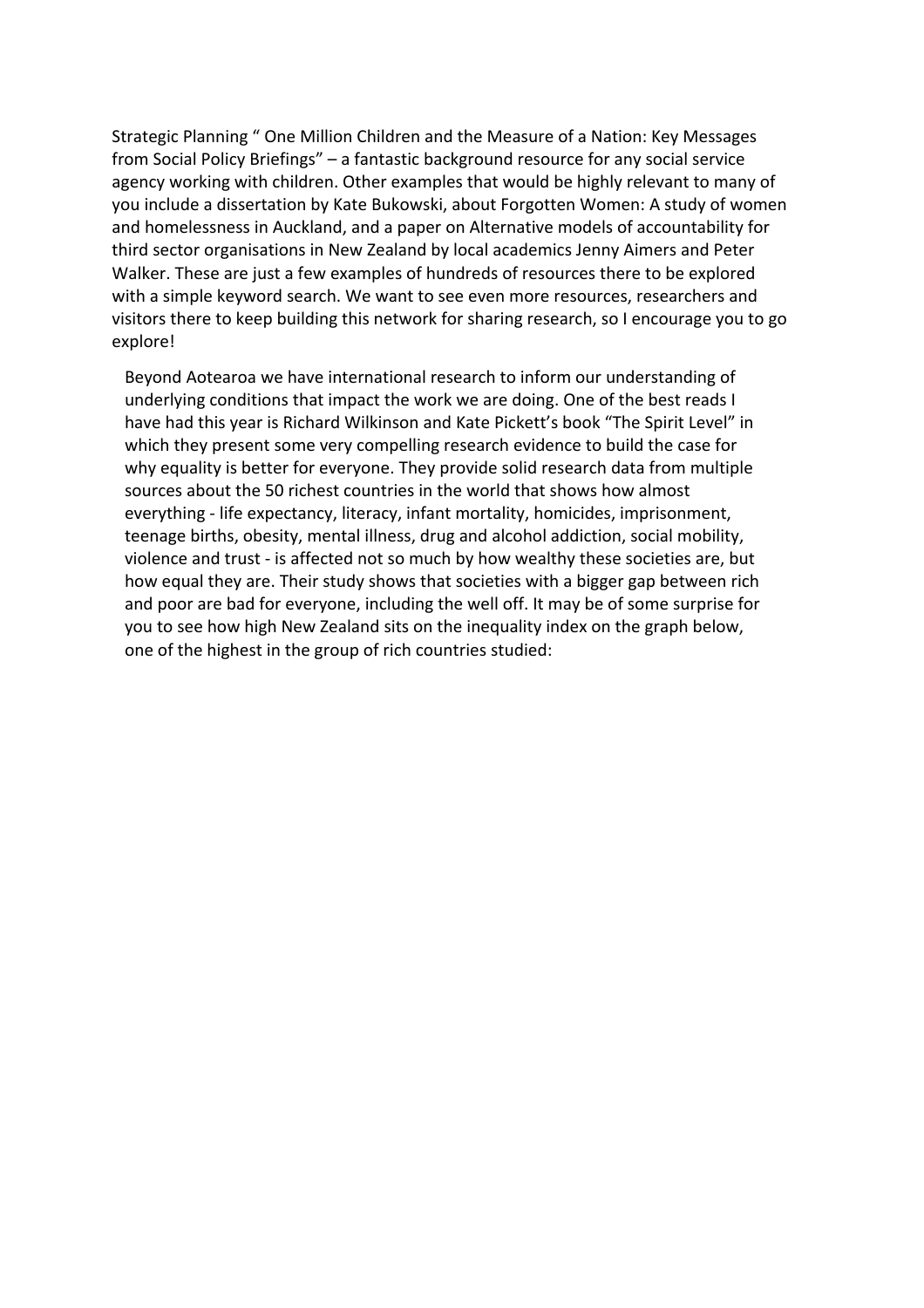

## **Health and Social Problems are Worse in More Unequal Countries**

So what are some of the factors underlying these trends? Wilkinson and Pickett suggest that growing up and living in a more unequal society affects people's assumptions about human nature. For example, more unequal societies have higher imprisonment rates. These are not so much determined by higher crime rates as by attitudes towards rehabilitation and reform. The greater social distance between people in more unequal societies breeds lack of trust and fear of crime, which supports the public and policymakers adopting more punitive attitudes and imprisonment policies. The same societies that are expanding imprisonment of more people are also contracting their spending of their wealth on welfare and education. Inequality affects trust, community life and violence right from early life, predisposing people to be more affiliative, empathetic or aggressive. Inequality increases status competition and consumerism. We are so influenced as a country by Australia, UK and USA in our culture and government policies that we forget that we have better role models on these issues from Scandanavia, Japan and Europe.

While we may never have been the egalitarian society I was brought up to believe underpinned kiwi culture, there has certainly been a significant growth of income inequality since the 1980s as the graph below shows. The latest tax cuts are likely to take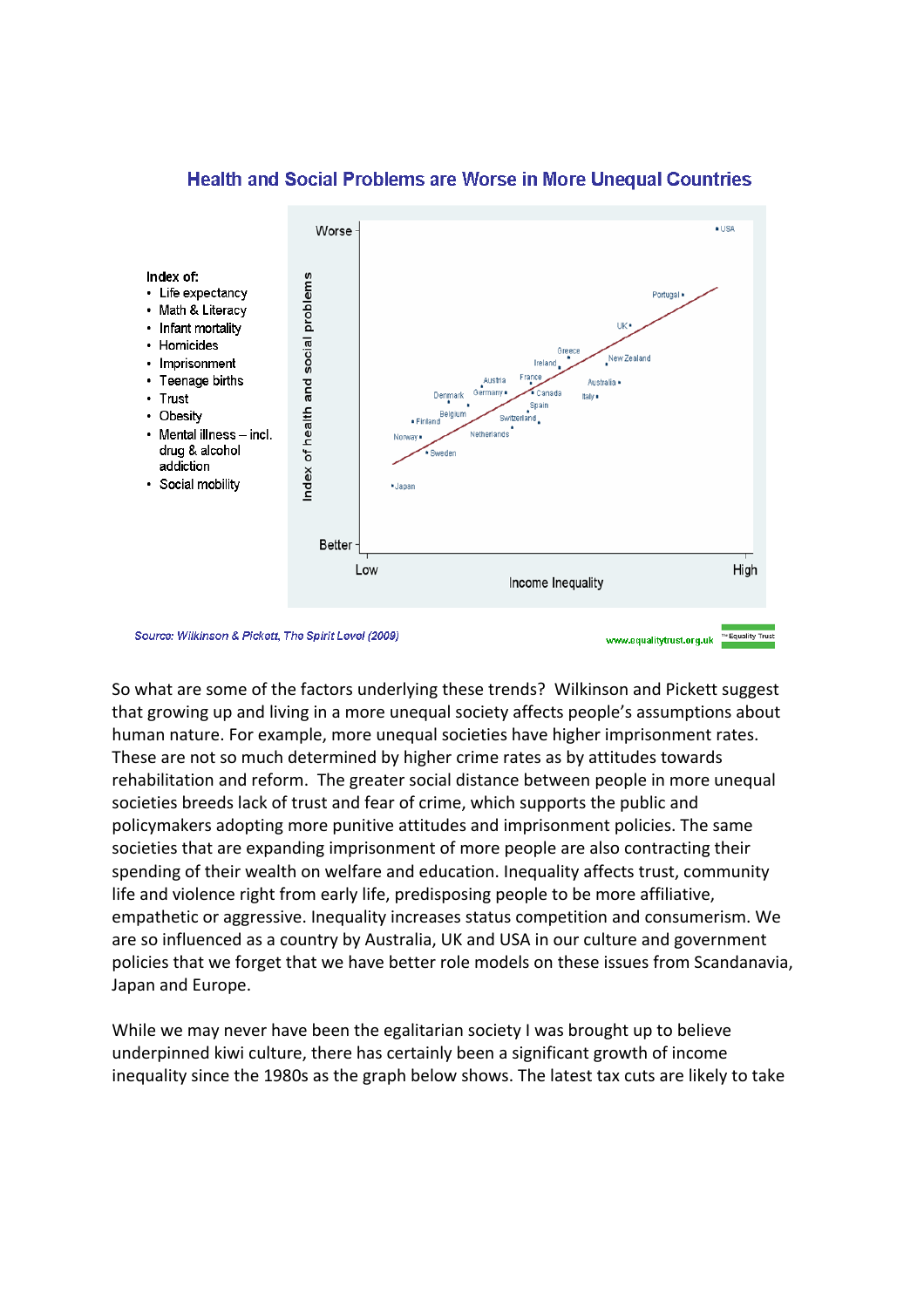

us further down this pathway. We have the dubious distinction of leading the OECD countries in growth in income inequality since the 1980s.<sup>1</sup>

Of even greater concern, I believe is the shift in social attitudes that shows that inequality is becoming more socially acceptable, as evidenced from these results from Massey University International Social Survey Programme and a UMR Research Survey reported in NZ Listener May 1 2010.

- Are income differences in NZ too large?
	- 1992:!**72%(**said!yes;!2009!**62%**!said!yes
- Should people on higher incomes pay a larger share of their income in taxes than those on lower incomes?
	- 1992:!**71%(**said!yes;!2009:!**53%(**said!yes
- Should the government reduce income differences between people?
	- 1992: 52% said yes: 2009, 40% said yes
- Much less support for the idea that what people earn should in part relate to what is needed to support a family

<sup>&</sup>lt;sup>1</sup> "Household Incomes in NZ: trends in indicators of inequality & hardship  $1982 - 2009$ " Ministry of Social Development (August, 2010, p 132). http://www.msd.govt.nz/about-msd-and-ourwork/publications-resources/monitoring/household-incomes/index.html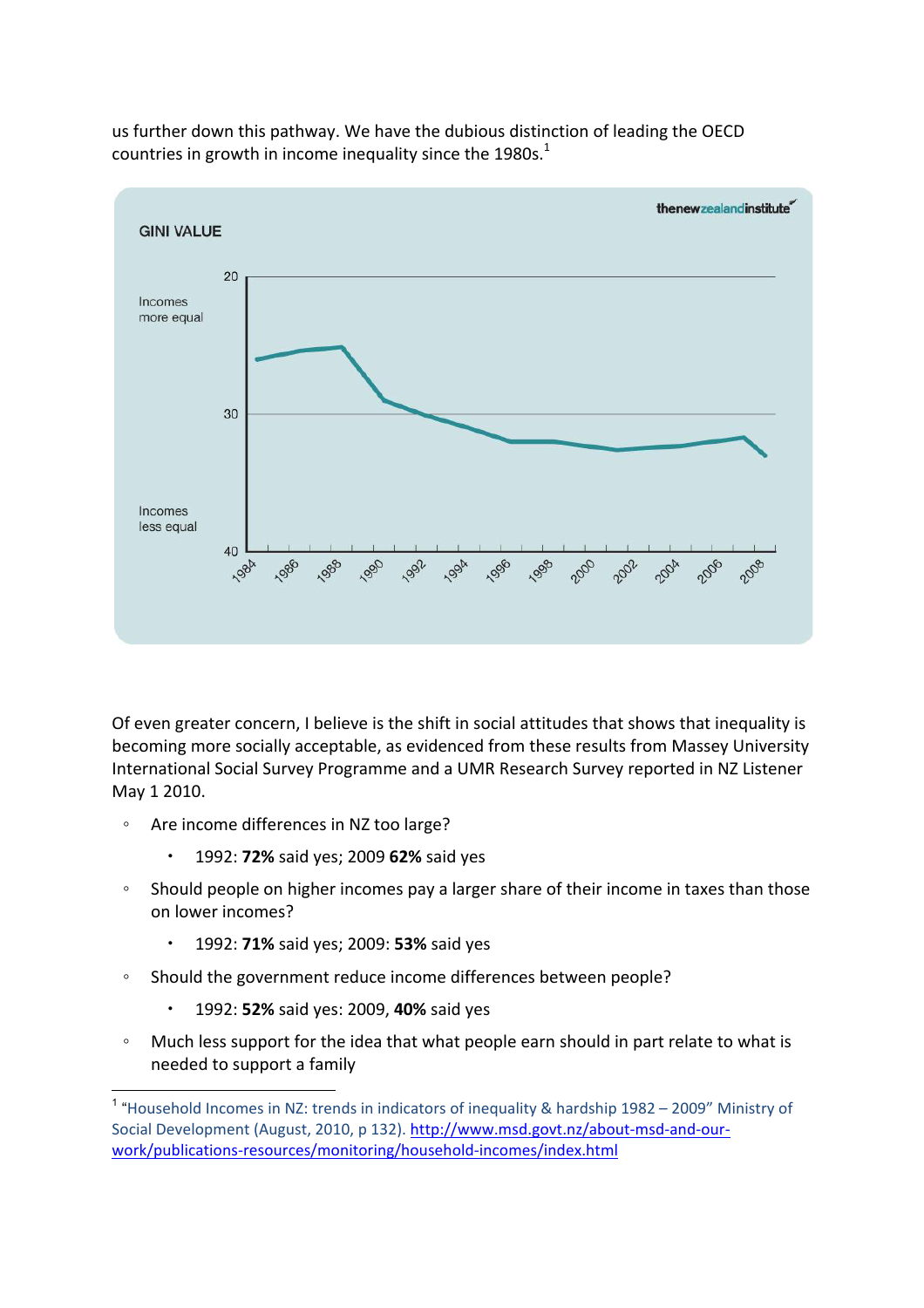- **1992: 52%; 2009 34%**
- Or whether they have children to support
	- !1992:!**43%**;!2009!**24%**
- Inequality continues because it benefits the rich and powerful
	- 1992:!**60%**!agreed;!2010:!**44%(**agreed
- Large income differences necessary for NZ's economic prosperity
	- 1992:!**60%(**disagreed;!2010,!**32%**!disagreed
- Good business profits are the best way to improve everyone's standard of living
	- 1992: 46% agreed; 2010: 43% agreed

Wilkinson and Pickett's data directly challenges the belief that inequality continues because it benefits the rich and powerful. It benefits no-one if our collective health and social wellbeing goes down as inequality increases.

This attitude survey lead me to look at data from our own sector in terms of wage and salary movements over these last two decades, because I had a hunch that inequality is growing in our own backyard too. From the indicative data I could find from those who have conducted sector remuneration surveys over the last two decades, it is clear that lower wage workers have continued to sit at or just above the minimum wage. Higher level jobs have moved more – absolutely and proportionately – than the lower ones as the table below shows<sup>2</sup>. If I had been able to access data from the 1990s I expect the gap would have been even narrower then.

|                       | <b>CEO</b> medium sized<br><b>NGO</b> | Admin assistant,<br>enrolled nurse,<br>community worker | Proportional<br>difference |
|-----------------------|---------------------------------------|---------------------------------------------------------|----------------------------|
| 2000                  | \$77,588                              | \$29,266                                                | 2.6                        |
| 2010                  | \$133,400                             | \$39,207                                                | 3.4                        |
| Absolute<br>increase. | \$55,812                              | \$9,941                                                 |                            |

Obviously our wage and salary setting is influenced by the wider market trends and we still lag well behind the public and private sectors in terms of overall salary levels. There is certainly a case to be made for realistic remuneration in our sector, but it is of concern to see that when gains are made, they are increasing not decreasing the inequalities in our organisations and the wider society. I found a recent Canadian remuneration survey by the HR Council for Nonprofits that confirmed a similar trend there, with a 2% average shift and a

 $\frac{2}{2}$  Data derived from Watson Wyatt Remuneration Report for the Voluntary Welfare Sector April 2000 and subsequent data provided by David Shannon from Strategic Pay 2010 Not for Profit Remuneration report and personal communication with David. The number and scope of participant organisations participating in the survey have grown over this period, but the grade levels from a job sizing perspective are comparable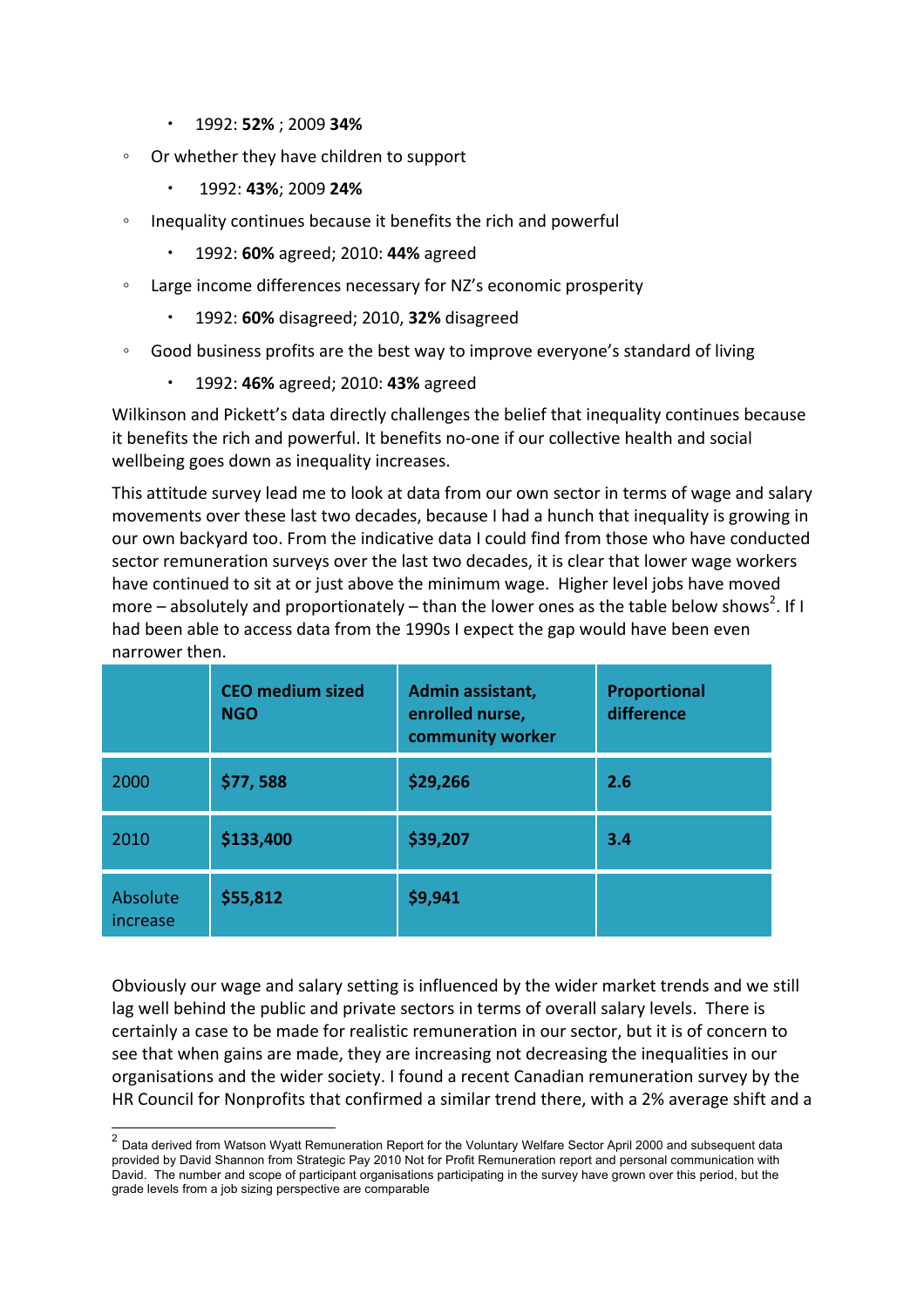$4.2 - 5.9\%$  shift for executives over the past few years. Their commentary justifying this trend was even more interesting:

"There once was a time where if you were working for a charity, you almost felt guilty for accepting the salary, because you were taking money away from the charity. I think this has shifted to a more realistic approach that says 'We need the very best people and we have to pay for the very best people.'" Without making this shift an organization can have a lot of passion but not necessarily the skills to do what needs to be done.

http://www.hrcouncil.ca/labour/trends\_compensation.cfm

While I agree we need to pay for the very best people, what are we saying about the value of all the people who work for our organisations if we allow those sort of inequalities to continue to increase? I suggest we have an opportunity to make our own stand on these issues as organisations and show leadership around alignment of our vision, mission and core values of fairness and justice. Who will provide the lead to make a shift in this trend if we don't? I will never forget the silence and then rigorous debate when in my first workplace in the 1970s I raised the possibility that we should all get the same base salary and it is should then be adjusted as much on family need as the role and responsibilities particular workers carried. Yes I was a naïve and idealistic young worker. But I was working in a very progressive, faith based community organisation that I thought might have the courage to lead the way. In reality the gap between the top and bottom earners was probably far less then than it would be today based on these figures.

The Spirit Level research paints a powerful analysis of underlying factors that make an enormous difference to the context we are all working with and living with. There will be no simple quick fix, but I do believe that we have the potential to build a social movement that can make a shift in social attitudes, policies and practices impacting inequality. Reducing inequality in Aotearoa would make an enormous impact on progressing the core vision of every social service organisation at this conference. Wilkinson and Pickett suggest various routes to greater equality. Government policies have a role to play in supporting redistributive taxes and benefits, minimum wage and industrial policies. But it will take more than government action to achieve real change. More equal incomes before taxes and benefits would make a difference, and that can start in any sector. Employee shareownership, profit sharing and participation in business decision making all bridge the human divide between "them and us". As one worker commented after implementing such a shift in their company : "people look you in the eye" (Wilkinson & Pickett, 2009, p. 259), which is such a symbol of relating not on a basis of status and income hierarchy, but on the basis of our shared humanity. Technology may also open up potential for more free access to goods and services in the public arena. Obviously political will has to be established for a shared vision of a better society. The crisis of financial markets could have helped achieved that if alternatives routes to recovery had been considered. Member controlled organisations such as unions, mutuals, credit unions, friendly societies, building societies have all played a role historically in advancing attitudes and processes to achieve greater shared ownership, profit sharing and participation. Nonprofit organisations focused on social purpose and sustainability represent a different set of values and vision that can help influence public attitudes and practices that support equality. Our experience in social movements, building volunteer support, campaigning, networking and advocacy give us a great resource to draw on.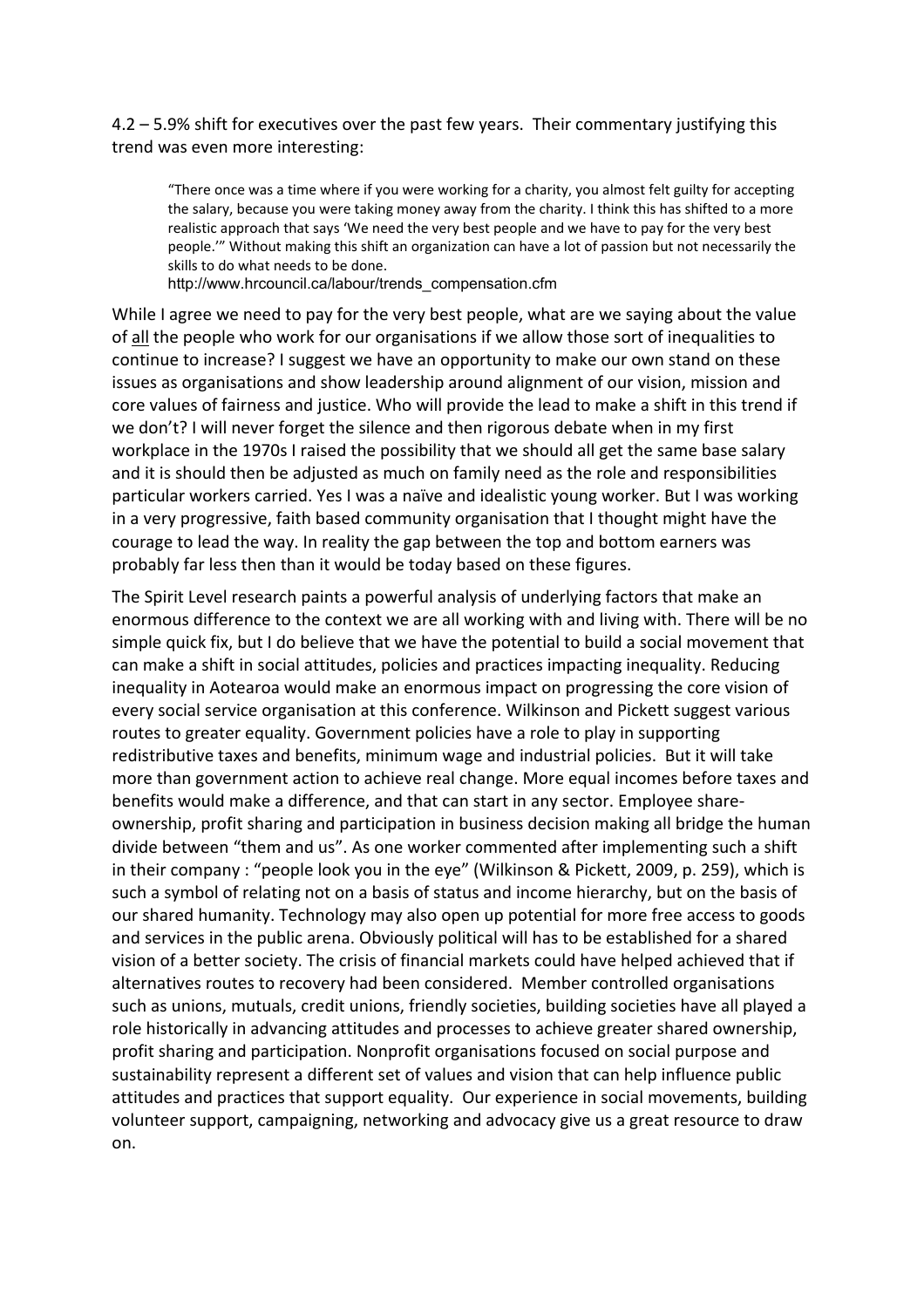I doubt there is recipe or mega-strategy for this sea change that could achieve a happier, fairer society for everyone. Planned campaigns and strategies can certainly help, and I applaud the work that organisations like NZCCSS and Auckland Community Foundation<sup>3</sup> that are playing a leadership role on this issue. It will also need a starfish-like social movement spread through many, many cells like an unstoppable, healthy virus to shift attitudes, policies and practices. I would suggest that those cells are often built on people coming with their own wisdom, questions, humility and the commitment to work with each other in search of a space for collective sense-making. Coming together within and between organisations, communities and sectors to build communities of practice, spaces for conversations, networks to support a culture of learning, wise adaptation and agility, creates a powerful basis for engagement with these complex, pressing issues like inequality.

Let's take a pause to create such a space now and discuss with the people near to you:

- How do you respond to the Spirit Level data and messages?
- How might it inform your work?
- What could your organisations do collectively that you could not do on your own?
- What might be one small action possible from this discussion for each of you?

So what is my message for social services sector leadership? Firstly, don't assume you are the symphony orchestra conductor leading a well planned performance of a previously composed piece. Be prepared to improvise jazz as you listen, notice, respond and innovate, reading the rhythms, the ebbs and flow, the patterns of what is going on around you. Secondly, believe in the power of starfish, not just spiders, thinking like a movement to achieve your vision, not just like a manager focused on your organisation's mission. It's not an "either/or" choice but a "both/and" mix and you need to discern the balance between the two. Thirdly, relationships are pivotal to leadership, and so too are the mindsets we bring to it – reflective, collaborative, analytical, worldly, action-oriented, ethical. We can be leading without pleading, catalysts, not victims, being the resilience we want to build in our communities. We can draw on the strengths of those who have gone before us in building this nation, and this sector, with its own values and traditions of volunteerism, advocacy and action for a just, fair and inclusive society. It takes perserverance for the journey and I would like to conclude with a poem from Margaret Wheatley's latest book of that same name which came to her from the elders of the Hopi Nation:

## TO MY FELLOW SWIMMERS

Here is a river flowing very fast

It is so great and swift that there are those

who will be afraid, who will try

to hold on to the shore.

They are being torn apart and

will suffer greatly.

 $3$  For a video clip of Richard Wilkinson and Kate Pickett talking to an Auckland Community Foundation seminar go to http://www.youtube.com/watch?v=msUXRJJChx8.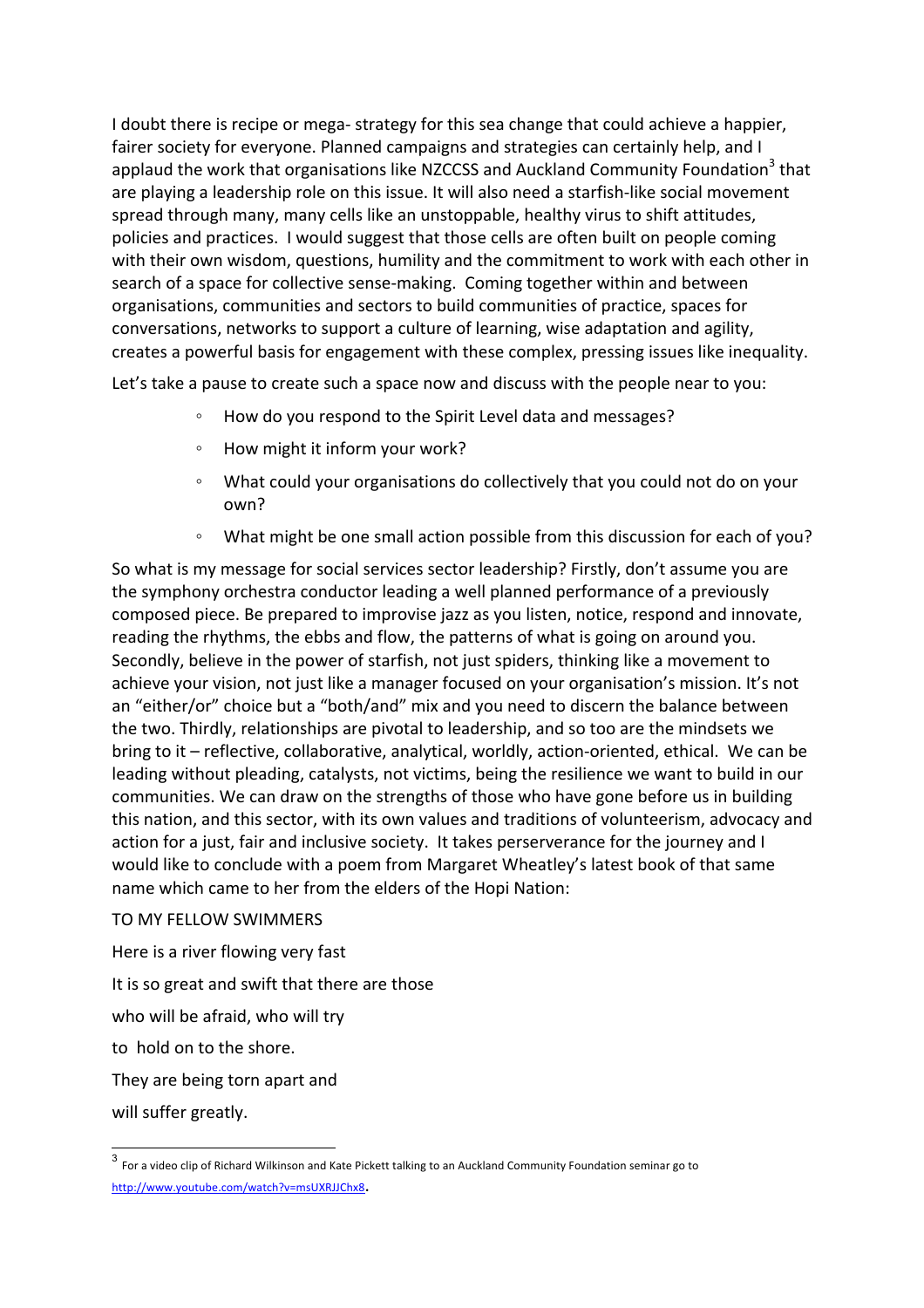Know that the river has its destination. The elders say we must let go of the shore. Push off into the middle of the river, and keep our heads above water.

And I say see who is there with you and celebrate. At this time in history, we are to take nothing personally, least of all ourselves, for the moment we do, our spiritual growth and journey come to a halt.

The time of the lone wolf is over. Gather yourselves. Banish the word struggle from your attitude and vocabulary.

All that we do now must be done

in a sacred manner and in celebration.

For we are the ones we have been waiting for.

(Wheatley, 2010)

## **References:**

- Antonacopoulou, E., & Bento, R. (2004). Methods of 'learning leadership': taught and experiential. In J. Storey (Ed.), *Leadership in Organisations: Current issues and key trends*. London: Routledge.
- Brafman, O., & Beckstrom, R. (2006). *The Starfish and the Spider*. London: Penguin.
- Collins, J. (2005). *Good to Great and the Social Sectors: Why Business Thinking is Not the Answer*. San Francisco, CA: Elements Design Group.
- Dym, B., & Hutson, H. (2005). *Leadership in Nonprofit Organisations*. Thousand Oaks, CA: Sage Publications.
- Ebrahim, E. (2003). *Building analytical and adaptive capacity: Lessons from northern and southern NGOs*. Paper presented at the Association for Research on Nonprofit Organisations and Voluntary Action (ARNOVA).